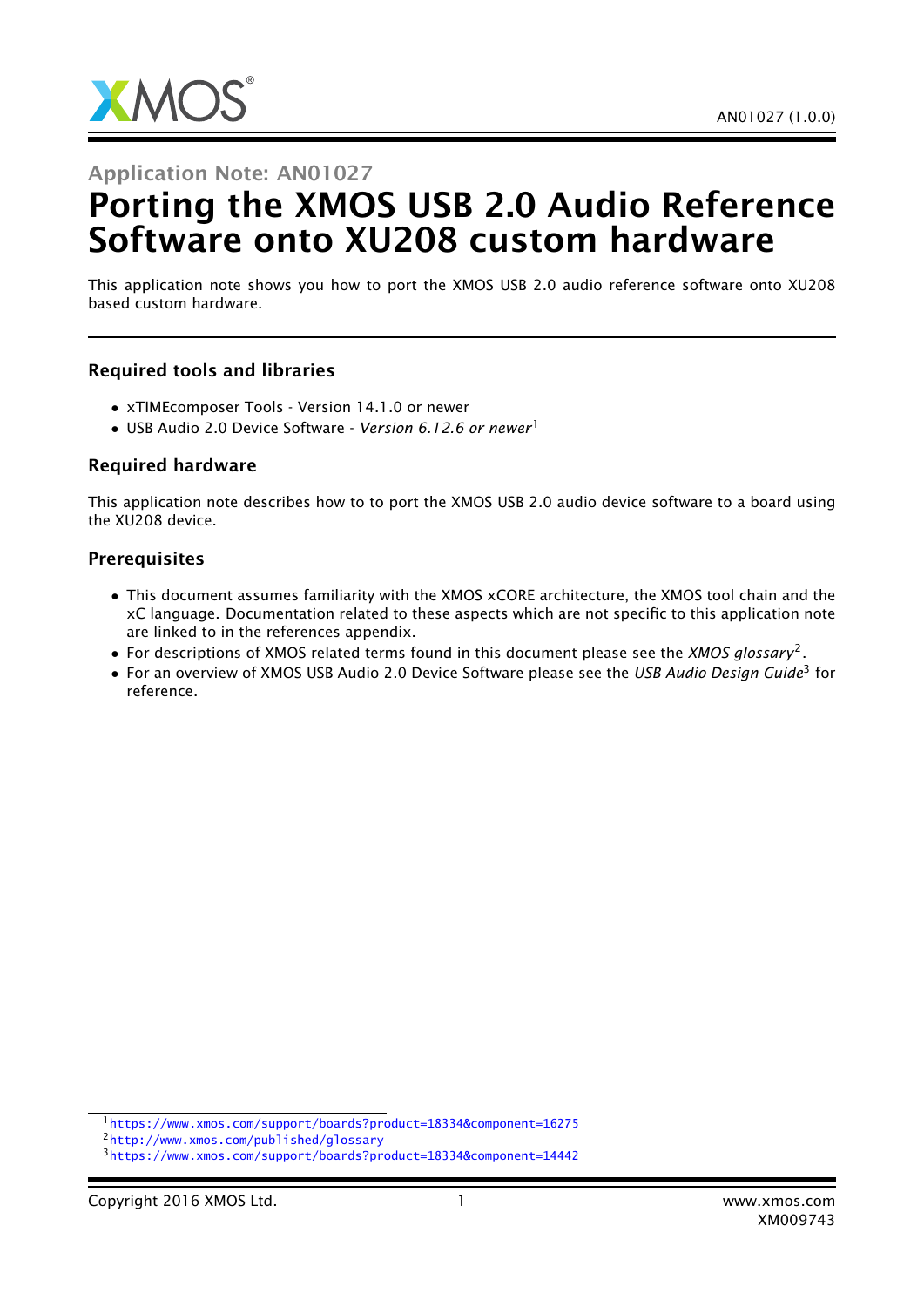

### 1 Overview

The XMOS USB 2.0 Audio Reference Software can be easily ported to to xCORE-200 XU208 devices. This application note details the steps required to adapt the USB Audio 2.0 Device Software to custom hardware that uses a XU208 device.

#### 1.1 Port mapping of the custom XU208 board

When designing a custom XU208 based platform, use the following port mapping rules:

| <b>Ports</b>                                                                                                                                                        | Port mapping rules                                                                                                                                                                          |
|---------------------------------------------------------------------------------------------------------------------------------------------------------------------|---------------------------------------------------------------------------------------------------------------------------------------------------------------------------------------------|
| <b>I2S ports</b> including: MCLK (master<br>clock), SDOs (serial data outputs), SDIs<br>(serial data inputs), BCLK (bit clock) and<br>LRCLK (word clock)            | Assign to 1-bit ports.                                                                                                                                                                      |
| <b>I2C</b> ports                                                                                                                                                    | Assign to either 1-bit or 4-bit ports. If I2C sig-<br>nals are assigned to a 4-bit port, the rest of the<br>port bits should remain unused.                                                 |
| GPIO ports with low data rates<br>including: MCLK_SEL (master clock<br>24.576MHz/22.768MHz selection),<br>LEDs, buttons and any other general<br>purpose I/O ports. | Assign to either 1-bit or multi-bit ports. Recom-<br>mendation: Assign the GPIOs to multi-bit ports<br>to reserve 1-bit ports for high speed signals<br>that require 1-bit port assignment. |

#### 1.2 Software environment setup

The following steps describe how to setup the software environment:

- 1. Download the *XMOS Audio 2.0 Device Software source code*<sup>4</sup> for reference.
- 2. Launch xTIMExompose version 14.1.0 or later and create a new workspace.
- 3. Select File ▶ Import...
- 4. Select General  $\blacktriangleright$  Exisiting Projects into Workspace and then click Next.
- 5. Select Select archive file.
- 6. Browse and select the downloaded archive, in step 1. Click Open and then click Finish.

The imported project can now be seen in the *Project Explorer* window in xTIMEcomposer.

<sup>4</sup><https://www.xmos.com/support/boards?product=18334&component=16275>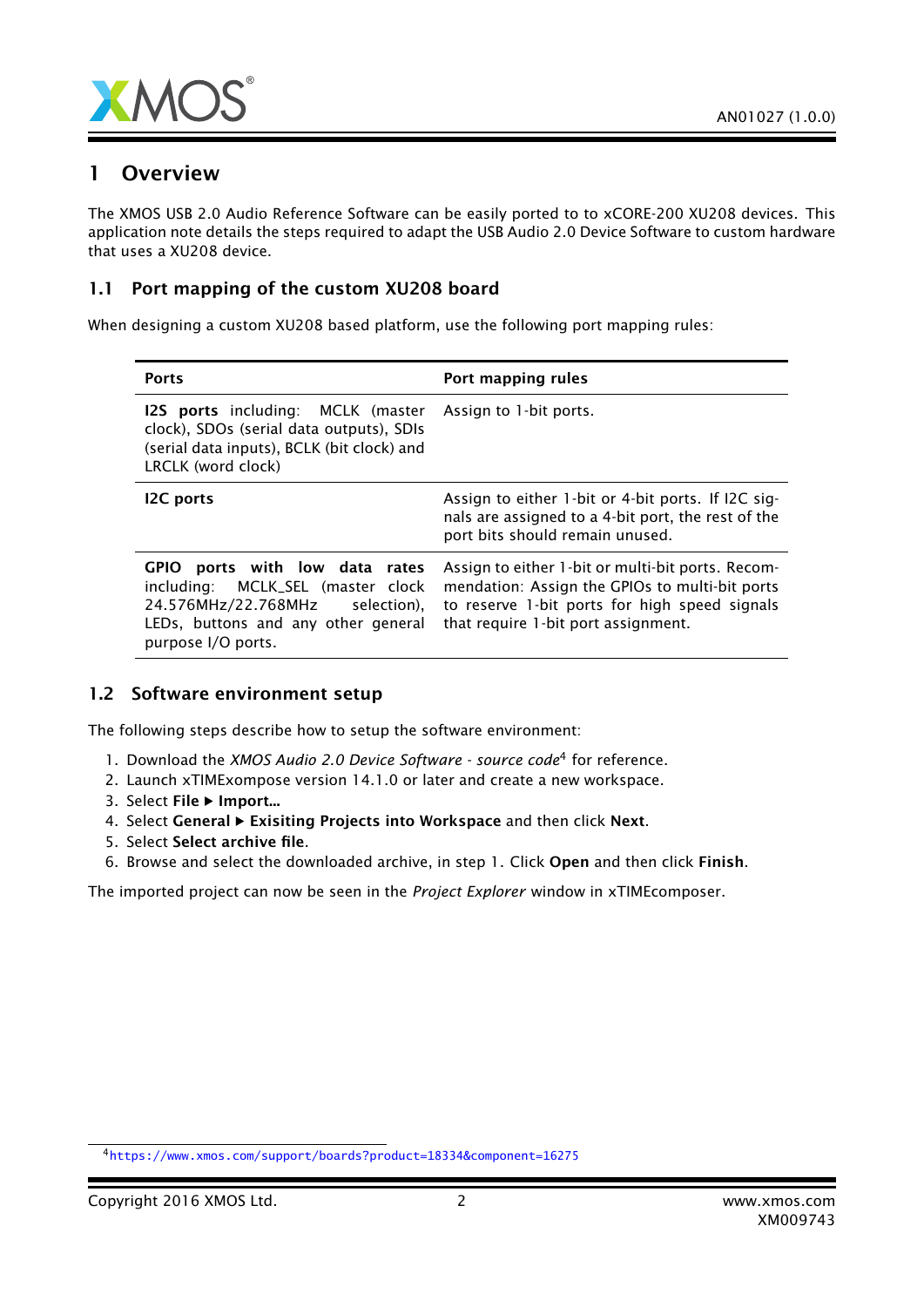

### 2 Porting the firmware to the XU208 custom hardware

The following sections describe how to port the USB Audio 2.0 Device Software to a XU208 custom hardware.

#### 2.1 Create a project for the custom XU208 hardware

The first step is to create a new project in the workspace.

- 1. Select File > New > xTIMEcomposer Project.
- 2. In the New xTIMEcomposer Project dialog (see Figure 1), fill in the project name in the Project Name field (in this application note, it is named as "app\_usb\_aud\_custom\_XU208\_HW").
- 3. Select Target Hardware as "XU208-128-TQ64-C10 Device", if this device is not shown there, be sure to check Show device in target hardware checkbox. Note : If the target hardware uses a different variant of the XU208 then ensure to select the appropriate device.
- 4. Check Copy XN file into new application checkbox.
- 5. Uncheck Create Empty xC File checkbox.
- 6. Click Finish button to create a new project.

| $\circ$             | New xTIMEcomposer Project                                           |        |  |
|---------------------|---------------------------------------------------------------------|--------|--|
|                     | <b>Create xTIMEcomposer Project</b>                                 |        |  |
|                     | Create a new xTIMEcomposer makefile project                         |        |  |
|                     |                                                                     |        |  |
| <b>Project Name</b> |                                                                     |        |  |
|                     | app_usb_aud_custom_XU208_HW                                         |        |  |
| Location            |                                                                     |        |  |
|                     | • Create new project in workspace                                   |        |  |
|                     | Create new project in:                                              |        |  |
|                     | /Users/william_chuang_mac_pro/Documents/workspaces/porting_XU208/ap | Browse |  |
|                     |                                                                     |        |  |
|                     | • Create a new application based project                            |        |  |
|                     | <b>Target Hardware</b>                                              |        |  |
|                     | XU208-128-TQ64-C10 Device                                           | ÷      |  |
|                     | $\blacktriangledown$ Show devices in target selection               |        |  |
|                     | Copy XN file into new application                                   |        |  |
|                     |                                                                     |        |  |
| Configurations      |                                                                     |        |  |
|                     | • Create 'Default' configuration                                    |        |  |
|                     | Create 'Debug' + 'Release' configurations                           |        |  |
|                     | Create Empty xC File                                                |        |  |
|                     | Create a new build module based project                             |        |  |
|                     |                                                                     |        |  |
|                     |                                                                     |        |  |
|                     |                                                                     |        |  |
|                     |                                                                     |        |  |
|                     | Cancel<br>$<$ Back<br>Next                                          | Finish |  |
|                     |                                                                     |        |  |

Figure 1: Example of creating a new project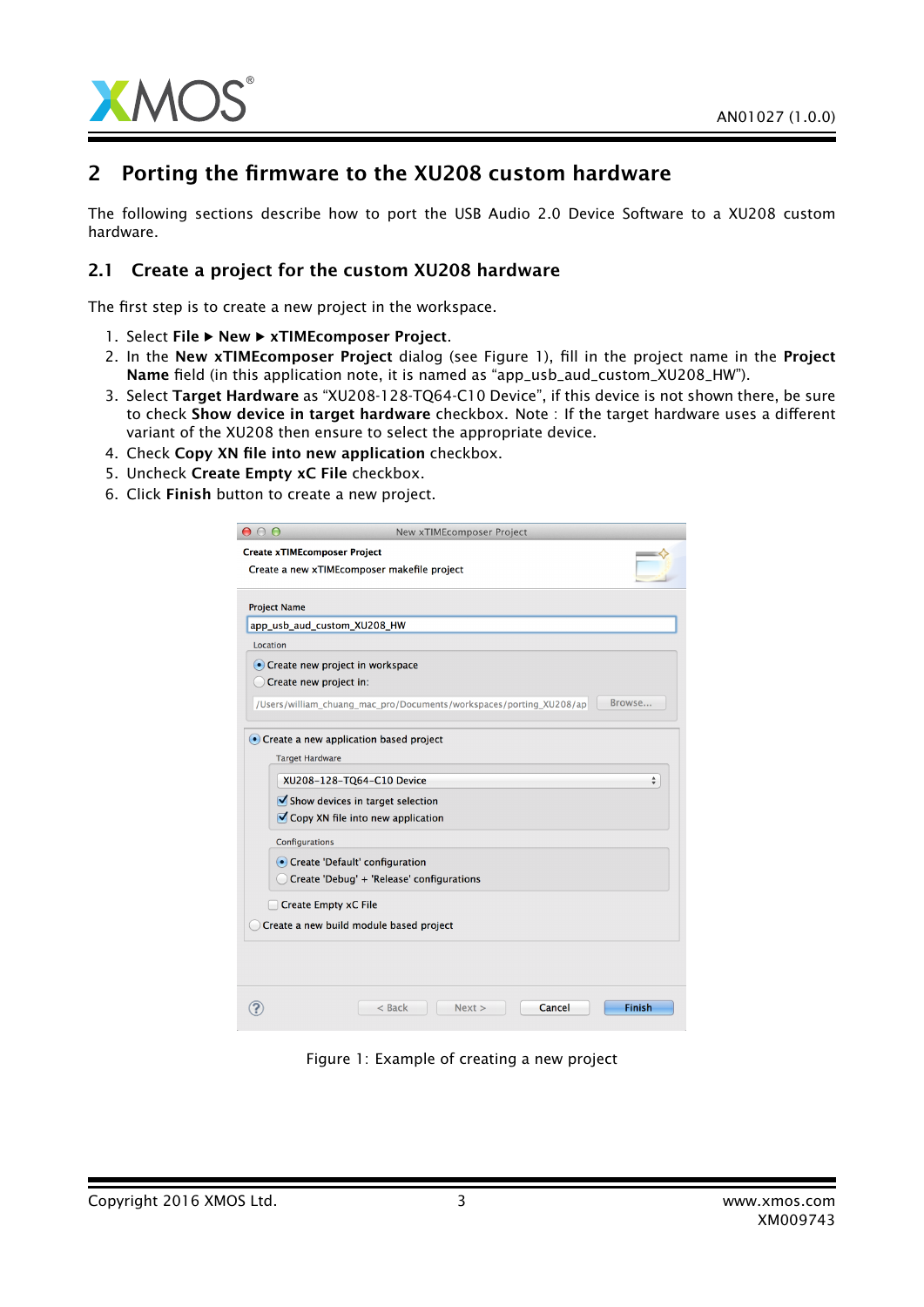

The newly created project will be seen in the *Project Explorer* as shown in Figure 2.

| Project Explorer &                                                                |                                                                                   |  |
|-----------------------------------------------------------------------------------|-----------------------------------------------------------------------------------|--|
| $\triangledown$ app usb aud custom XU208 HW                                       |                                                                                   |  |
| ▶ plincludes                                                                      |                                                                                   |  |
| r≔ src                                                                            |                                                                                   |  |
| $\triangleright$ <b>O</b> Installed Targets                                       |                                                                                   |  |
| $\Box$ config.xscope                                                              |                                                                                   |  |
| <b>Makefile</b>                                                                   |                                                                                   |  |
| ▶ ₩XU208-128-TQ64-C10.xn                                                          |                                                                                   |  |
|                                                                                   | $\triangleright$ app_usb_aud_11 [sw_usb_audio - 6.12.6rc3]                        |  |
|                                                                                   | $\triangleright$ app_usb_aud_l2 [sw_usb_audio - 6.12.6rc3]                        |  |
|                                                                                   | $\triangleright$ $\triangleright$ app usb aud skc sul [sw usb audio - 6.12.6rc3]  |  |
|                                                                                   | $\triangleright$ $\triangleright$ app usb aud skc u16 [sw usb audio - 6.12.6 rc3] |  |
| $\triangleright$ app usb aud skc u16 audio8 [sw usb audio - 6.12.6rc3]            |                                                                                   |  |
|                                                                                   | $\triangleright$ app_usb_aud_xk_216_mc [sw_usb_audio - 6.12.6rc3]                 |  |
|                                                                                   | $\triangleright$ app_usb_aud_xk_u8_2c [sw_usb_audio - 6.12.6rc3]                  |  |
| $\triangleright$ $\triangleright$ Documentation [sc adat] [sc adat - 1.0.0alpha1] |                                                                                   |  |
| $\triangleright$ $\triangleright$ Documentation [sc_usb] [sc_usb - 1.0.4alpha0]   |                                                                                   |  |
|                                                                                   | Pocumentation few ush audiol few ush audio - 6.12 Gre31                           |  |

Figure 2: Created project view in *Project Explorer*

#### 2.2 Modify the XN file to fit the project to the custom hardware

A custom XN file is required to make the software fit the XU208 hardware design:

- 1. [Optional] Rename the XN file from "XU208-128-TQ64-C10.xn" to the required XN file name by rightclick on the file name in *Project Explorer* and select *Rename* on the pop-up dialog (In this application note, it is renamed to "custom\_XU208").
- 2. Open the XN file *app\_usb\_aud\_xk\_216\_mc\src\core\xk-audio-216-mc.xn* and copy all of the file content.
- 3. Open the XN file *app\_usb\_aud\_custom\_XU208\_HW\custom\_XU208.xn* and select-all-paste the file content. After this step, the file content of this XN file will be the same as the *app\_usb\_aud\_xk\_216\_mc application*.
- 4. [Optional] Rename the board name in the target XN file.
- 5. Modify "tileref tile[2]" to "tileref tile[1]", under *Declarations* in the target XN file.
- 6. Modify the package type from "XS2-UnA-512-FB236" to "XS2-UnA-128-TQ64", under *Packages>Package* in the target XN file.
- 7. Modify the node type from "XS2-L16A-512" to "XS2-L8A-128", under *Packages>Package>Nodes* in the target XN file.
- 8. [Optional] modify the node oscillator frequency to meet you custom hardware system clock frequency.
- 9. Delete all content of the tile 1 element.
- 10. Add the USB port mapping to the segment of the tile 0 as shown in the example XN file in Appendix [§D](#page-9-0)
- 11. [Optional] Modify the Flash type in the segment of *ExternalDevices* in the target XN file to meet the Flash device type employed in the custom hardware design.
- 12. Reassign, add or remove the port mappings in the segment of the tile 0 in the target XN file to meet the port mapping in the custom hardware design.

The full code of the example of a modified XN file is listed in Appendix [§D.](#page-9-0)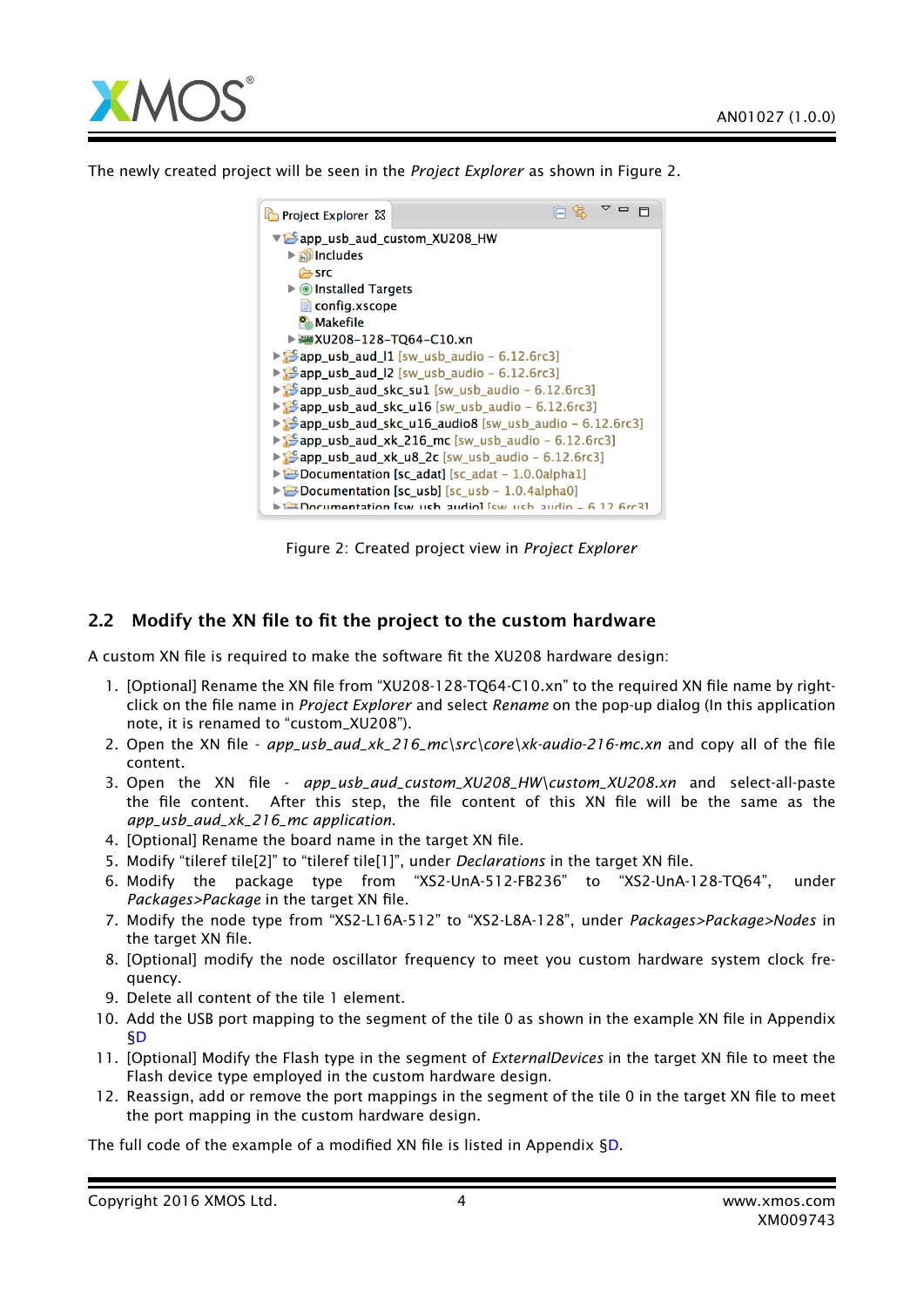

#### 2.3 Modify the Makefile to fit to the custom project

The next step is to create a custom *Makefile* for the project.

- 1. Open the makefile *app\_usb\_aud\_custom\_XU208\_HW\Makefile*.
- 2. Modify the *TARGET* from "XU208-128-TQ64-C10" to the custom XN file name (in this application note, it is "custom\_XU208").
- 3. Add and Modify the content of the *BUILD\_FLAGS*, you can copy the content of the *BUILD\_FLAGS* from the makefile - *app\_usb\_aud\_xk\_216\_mc\Makefile* and (a) modify the definition of *-DUSB\_TITLE=tile[1]* to *-DUSB\_TITLE=tile[0]*, and (b) add the define *-DU208\_ONLY* to active the S/W modification described later.
- 4. Modify the content of the "USED\_MODULES" to be the same as the content in *app\_usb\_aud\_xk\_216\_mc\Makefile*.
- 5. You can either add the XC compiler flags in *XCC\_FLAGS* or optionally modify the pre-processor definitions in the customdefines.h later. If you choose to add the pre-processor flags in this *XCC\_FLAGS* segment, then you can check the example Makefile in Appendix [§D.](#page-9-0)
- 6. Add a new definition "MODULE\_LIBRARIES=xud\_x200" in the target makefile.
- 7. Modify the make paths according to the example makefile in Appendix [§D.](#page-9-0)

#### 2.4 Port the software

This section describes the tasks required to port the software.

- First, create and modify configuration defines in customdefines.h.
- Second, implement the custom code for the audio hardware i.e. for initialization and/or handling audio stream format change.
- Third, migrate the software to the single-tile XU208 device.

The following steps show how to create and modify the custom definition file for the pre-processor definition employed in the USB Audio 2.0 Device Software.

- 1. Right-click on the *app\_usb\_aud\_xk\_216\_mc\src\core\customdefines.h* file in *Project Explorer* and select *Copy* on the pop-up menu.
- 2. Right-click on the *app\_usb\_aud\_custom\_XU208\_HW\src* in *Project Explorer* and select *Paste* on the pop-up menu.
- 3. Right-click on the *app\_usb\_aud\_xk\_216\_mc\src\extensions* folder in *Project Explorer* and select *Copy* on the pop-up menu.
- 4. Right-click on the *app\_usb\_aud\_custom\_XU208\_HW\src* in *Project Explorer* and select *Paste* on the pop-up menu.
- 5. Open *app\_usb\_aud\_custom\_XU208\_HW\src\customdefines.h* and modify the definitions inside it to fit the project. The definition of *XUD\_TILE*, *SPDIF\_TX\_TILE* and *MIDI\_TILE* should be modified to 0 if these are not defined in *Makefile*. Also set *SPDIF\_TX\_INDEX (0)* to duplicate DAC channels 1/2.

The example customdefines.h is shown in Appendix [§D](#page-9-0) for the reference.

The software functions for the custom audio hardware initialization and audio stream format change handling are shown in Appendix [§D.](#page-9-0) There are two functions that should be implemented for the specific custom audio hardware. One is AudioHWInit which performs the audio hardware initialization during system boot and the other is AudioHwConfig which performs audio hardware reconfiguration when the audio stream sample rate changes. The audio hardware initialization and reconfiguration for the external PLL, ADC and DAC are implemented in the functions AuiodHWInit and AudioHwConfig.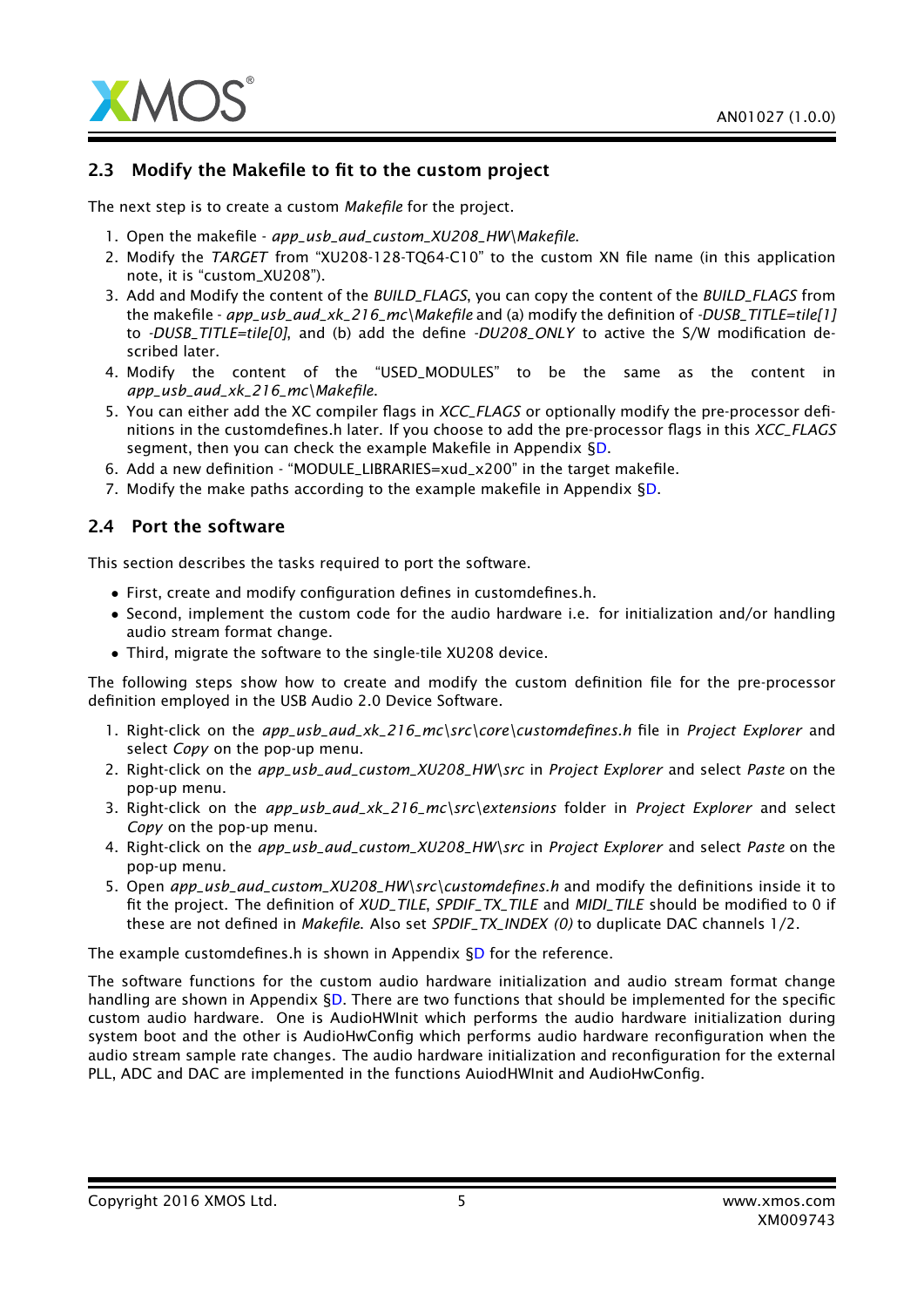

Next modify the file *module\_usb\_audio\main.xc*, as shown below :

```
/* USB Interface Core */
{
#ifdef U208_ONLY
    set_core_high_priority_on();
#endif
#if (AUDIO_CLASS==2)
    XUD_Manager(c_xud_out, ENDPOINT_COUNT_OUT, c_xud_in, ENDPOINT_COUNT_IN,
            c_sof, epTypeTableOut, epTypeTableIn, p_usb_rst,
            clk, 1, XUD_SPEED_HS, XUD_PWR_CFG);
#else
    XUD_Manager(c_xud_out, ENDPOINT_COUNT_OUT, c_xud_in, ENDPOINT_COUNT_IN,
            c_sof, epTypeTableOut, epTypeTableIn, p_usb_rst,
            clk, 1, XUD_SPEED_FS, XUD_PWR_CFG);
#endif
}
```
This configures the core running the XUD to high priority to ensure that it has enough MIPS to execute the USB interface. Setting this will allocate 100MIPS to the USB task, leaving 400MIPS to be shared equally among the remaining tasks. It allows all remaining logical cores to be utilized. 400/7 = 57MIPS is sufficient for all other functions within the reference design when running at up to 384KHz, with stereo out.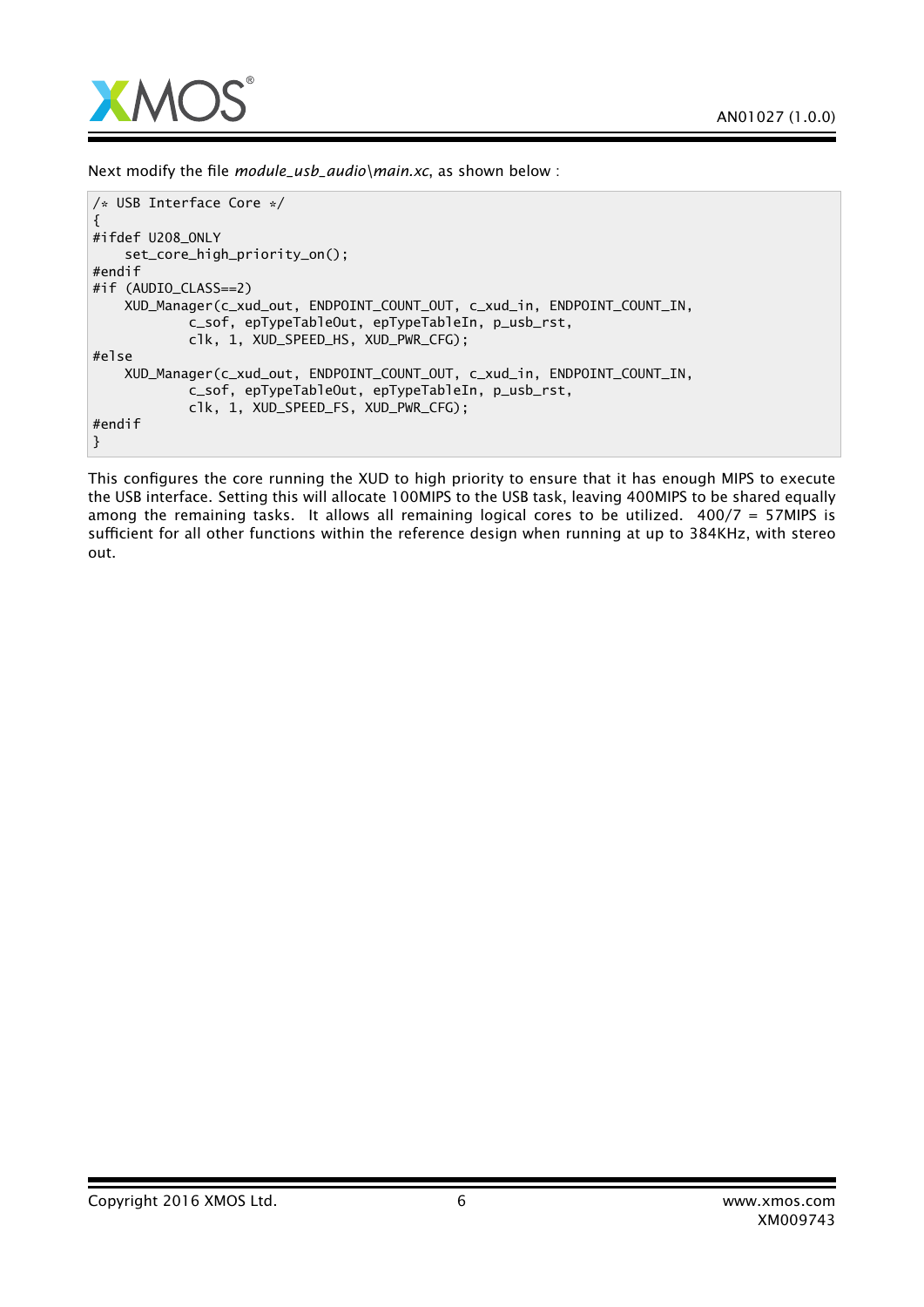

### APPENDIX A - USB audio firmware API

The complete details of the USB audio firmware API are provided in chapter 7 of the USB Audio Design  $\mathsf{Guide}^5.$ 

The chapter is split into the following sections:

| <b>Section</b>                            | <b>Contents</b>                                                                                                                                        |
|-------------------------------------------|--------------------------------------------------------------------------------------------------------------------------------------------------------|
| <b>Configuration Defines</b>              | High level application configuration definitions (channel count,<br>sample rate etc.), these defines are found in<br>module_usb_audio/devicedefines.h. |
| <b>Required User Function Definitions</b> | Audio hardware initialization and configuration, HID<br>configuration etc.                                                                             |
| Component API                             | Functions can be called from the top level main of an application<br>and and implement the various components, e.g. XUD,<br>Endpoint0, mixer etc.      |

<sup>5</sup><https://www.xmos.com/support/boards?product=18334&component=14442>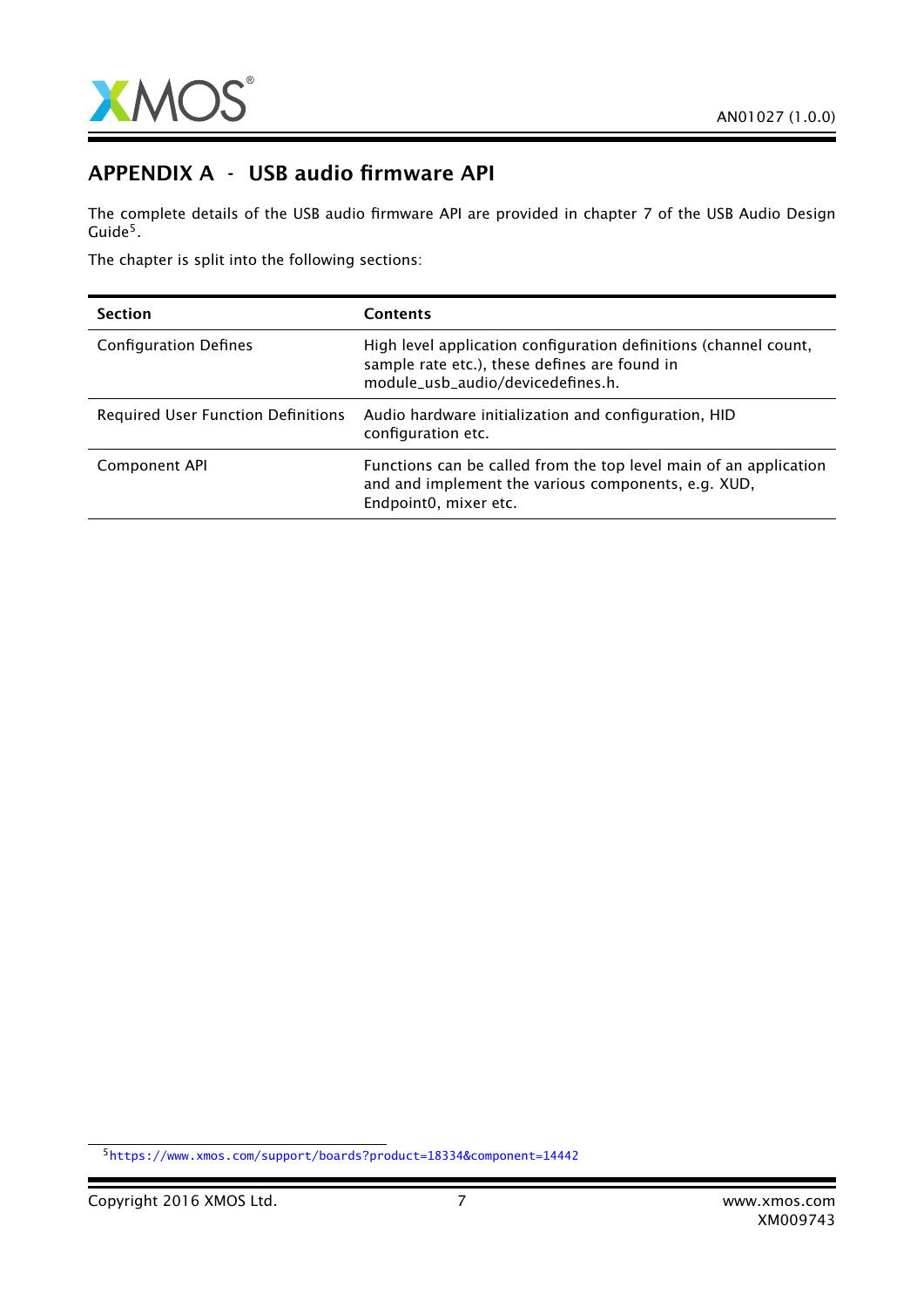

### APPENDIX B - Building and launching the application

- 1. Right click on the project and select "Select As Current Project"
- 2. Right click on the project and select "Build Project"

Refer to the XMOS Tools User Guide in Appendix [§C](#page-8-0) for information on building an executable binary and running, debugging or flashing it on the target hardware.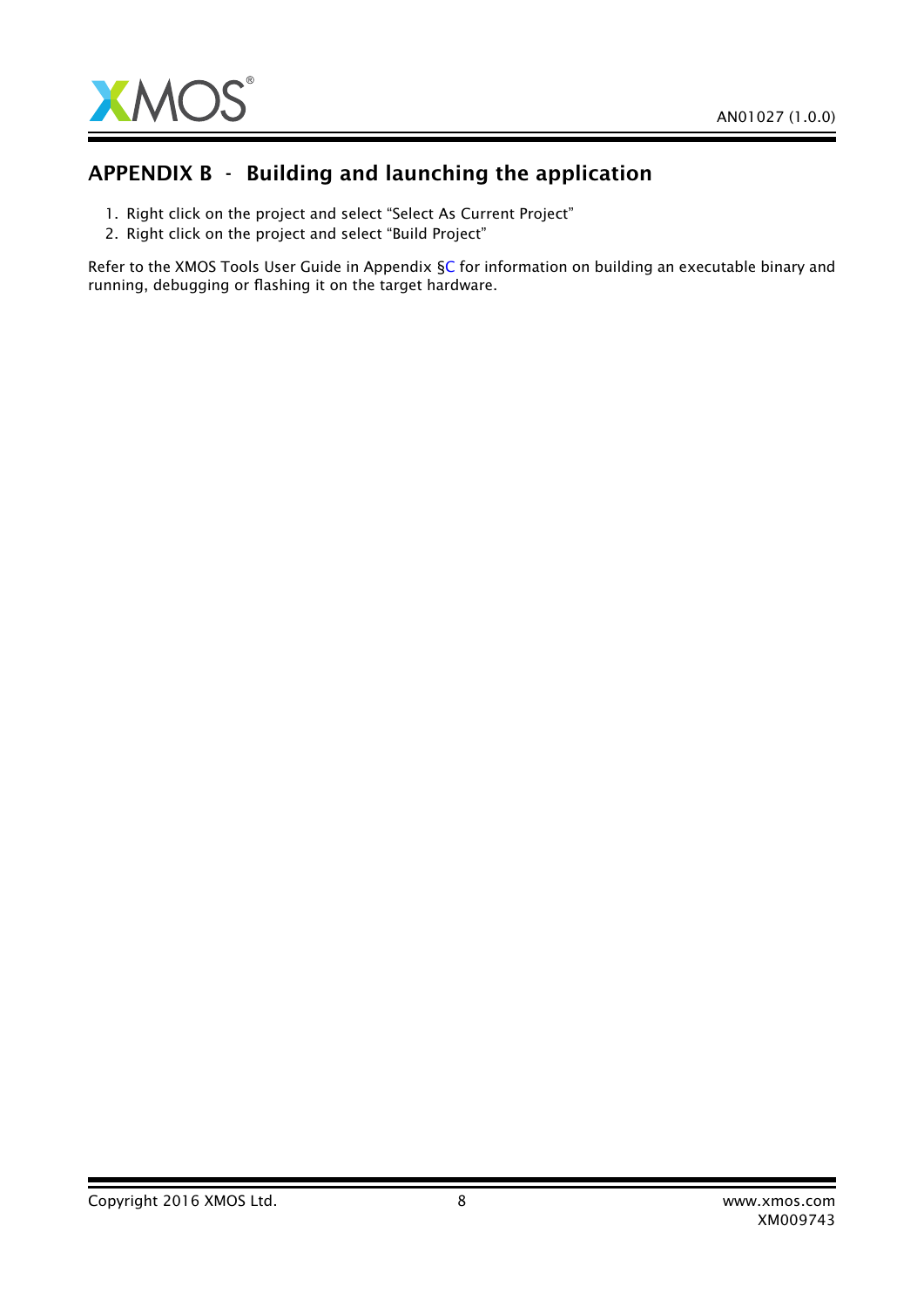

### <span id="page-8-0"></span>APPENDIX C - References

XMOS Tools User Guide <http://www.xmos.com/published/xtimecomposer-user-guide> XMOS xCORE Programming Guide <http://www.xmos.com/published/xmos-programming-guide> XMOS Platform Configuration and XN - Describe a Target Platform: <https://www.xmos.com/support/tools/documentation?subcategory=&component=14815> XMOS Platform Configuration and XN - XN Specification: <https://www.xmos.com/support/tools/documentation?subcategory=&component=14814> XMOS USB Audio Design Guide: <https://www.xmos.com/support/boards?product=18334&component=14442>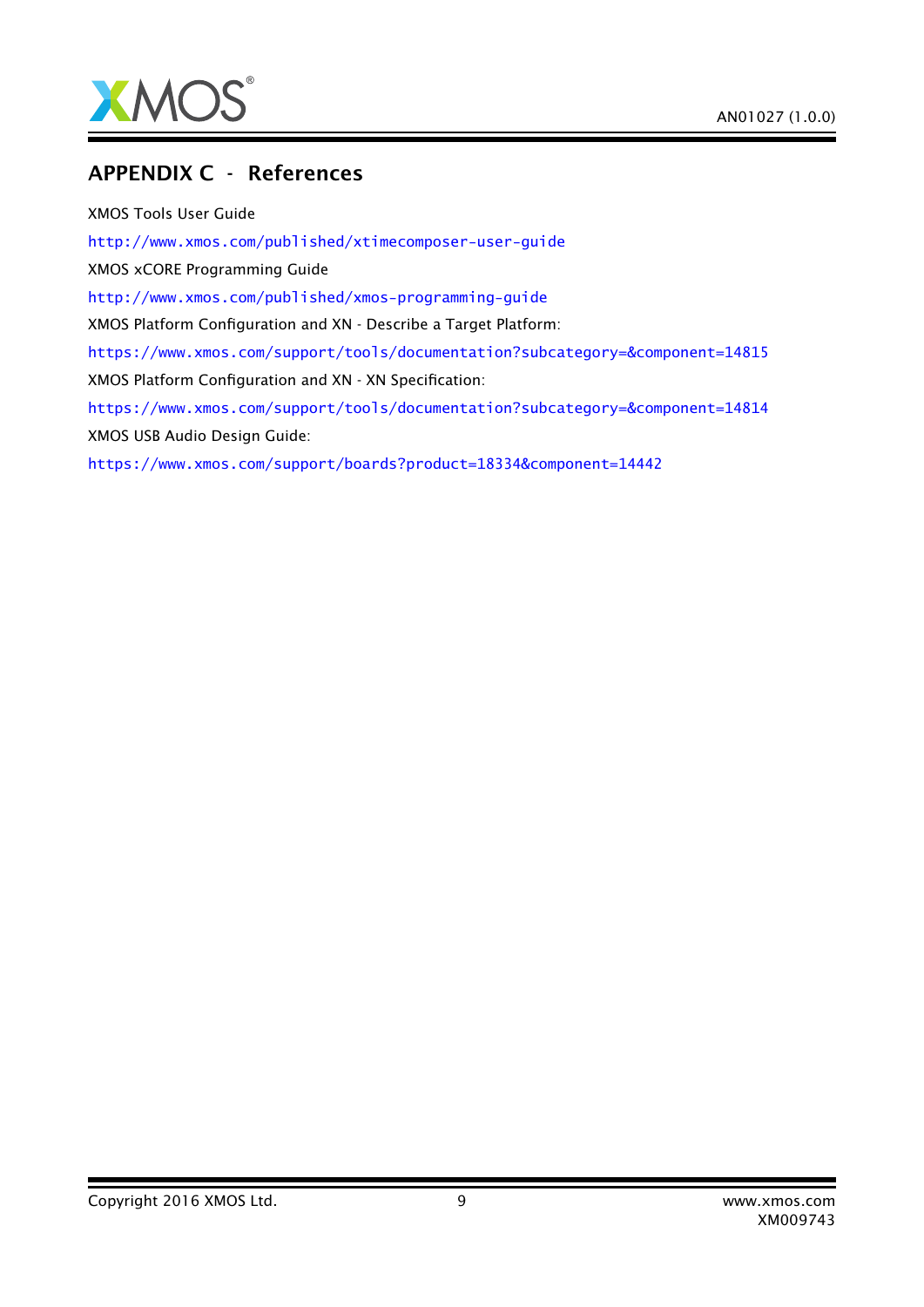

### <span id="page-9-0"></span>APPENDIX D - Full source code listing

#### D.1 Source code for custom XU208.xn

```
<?xml version="1.0" encoding="UTF-8"?>
<Network xmlns="http://www.xmos.com" xmlns:xsi="http://www.w3.org/2001/XMLSchema-instance" xsi:schemaLocation=
,→ "http://www.xmos.com http://www.xmos.com" ManuallySpecifiedRouting="true">
  <Type>Device</Type>
  <Name>custom XU208 hardware</Name>
 <Declarations>
    <Declaration>tileref tile[1]</Declaration>
    <Declaration>tileref usb_tile</Declaration>
  </Declarations>
  <Packages>
    <Package id="0" Type="XS2-UnA-128-TQ64">
      <Nodes>
        <Node Id="0" InPackageId="0" Type="XS2-L8A-128" Oscillator="24MHz" SystemFrequency="500MHz"
          ,→ referencefrequency="100MHz">
          <Boot>
            <Source Location="SPI:bootFlash"/>
          </Boot>
          <Tile Number="0" Reference="tile[0]">
            <Port Location="XS1_PORT_1B" Name="PORT_SQI_CS"/>
            <Port Location="XS1_PORT_1C" Name="PORT_SQI_SCLK"/>
            <Port Location="XS1_PORT_4B" Name="PORT_SQI_SIO"/>
            <!-- Audio Ports -->
            <Port Location="XS1_PORT_1N" Name="PORT_MCLK_IN"/>
            <Port Location="XS1_PORT_1O" Name="PORT_I2S_LRCLK"/>
            <Port Location="XS1_PORT_1P" Name="PORT_I2S_BCLK"/>
            <Port Location="XS1_PORT_1M" Name="PORT_I2S_DAC0"/>
            <Port Location="XS1_PORT_4E" Name="PORT_I2C"/>
            <Port Location="XS1_PORT_1O" Name="PORT_DSD_DAC0"/>
            <port Location="XS1_PORT_1M" Name="PORT_DSD_DAC1"/>
            <Port Location="XS1_PORT_1P" Name="PORT_DSD_CLK"/>
            <Port Location="XS1_PORT_1L" Name="PORT_SPDIF_OUT"/>
            <Port Location="XS1_PORT_16B" Name="PORT_MCLK_COUNT"/>
            <!-- USB ports -->
            <Port Location="XS1_PORT_1H" Name="PORT_USB_TX_READYIN"/>
            <Port Location="XS1_PORT_1J" Name="PORT_USB_CLK"/>
            <Port Location="XS1_PORT_1K" Name="PORT_USB_TX_READYOUT"/>
            <Port Location="XS1_PORT_1I" Name="PORT_USB_RX_READY"/>
            <Port Location="XS1_PORT_1E" Name="PORT_USB_FLAG0"/>
            <Port Location="XS1_PORT_1F" Name="PORT_USB_FLAG1"/>
            <Port Location="XS1_PORT_1G" Name="PORT_USB_FLAG2"/>
            <Port Location="XS1_PORT_8A" Name="PORT_USB_TXD"/>
            <Port Location="XS1_PORT_8B" Name="PORT_USB_RXD"/>
          </Tile>
        </Node>
        <Node Id="1" InPackageId="1" Type="periph:XS1-SU" Reference="usb_tile" Oscillator="24MHz">
        </Node>
      </Nodes>
      <Links>
        <Link Encoding="5wire">
          <LinkEndpoint NodeId="0" Link="8" Delays="52clk,52clk"/>
          <LinkEndpoint NodeId="1" Link="XL0" Delays="1clk,1clk"/>
        </Link>
      </Links>
    </Package>
  </Packages>
  <Nodes>
    <Node Id="2" Type="device:" RoutingId="0x8000">
      <Service Id="0" Proto="xscope_host_data(chanend c);">
        <Chanend Identifier="c" end="3"/>
      </Service>
    </Node>
 </Nodes>
  <Links>
    <Link Encoding="2wire" Delays="4,4" Flags="XSCOPE">
      <LinkEndpoint NodeId="0" Link="XL0"/>
      <LinkEndpoint NodeId="2" Chanend="1"/>
    \angle/Link>
  \frac{1}{2} inks>
```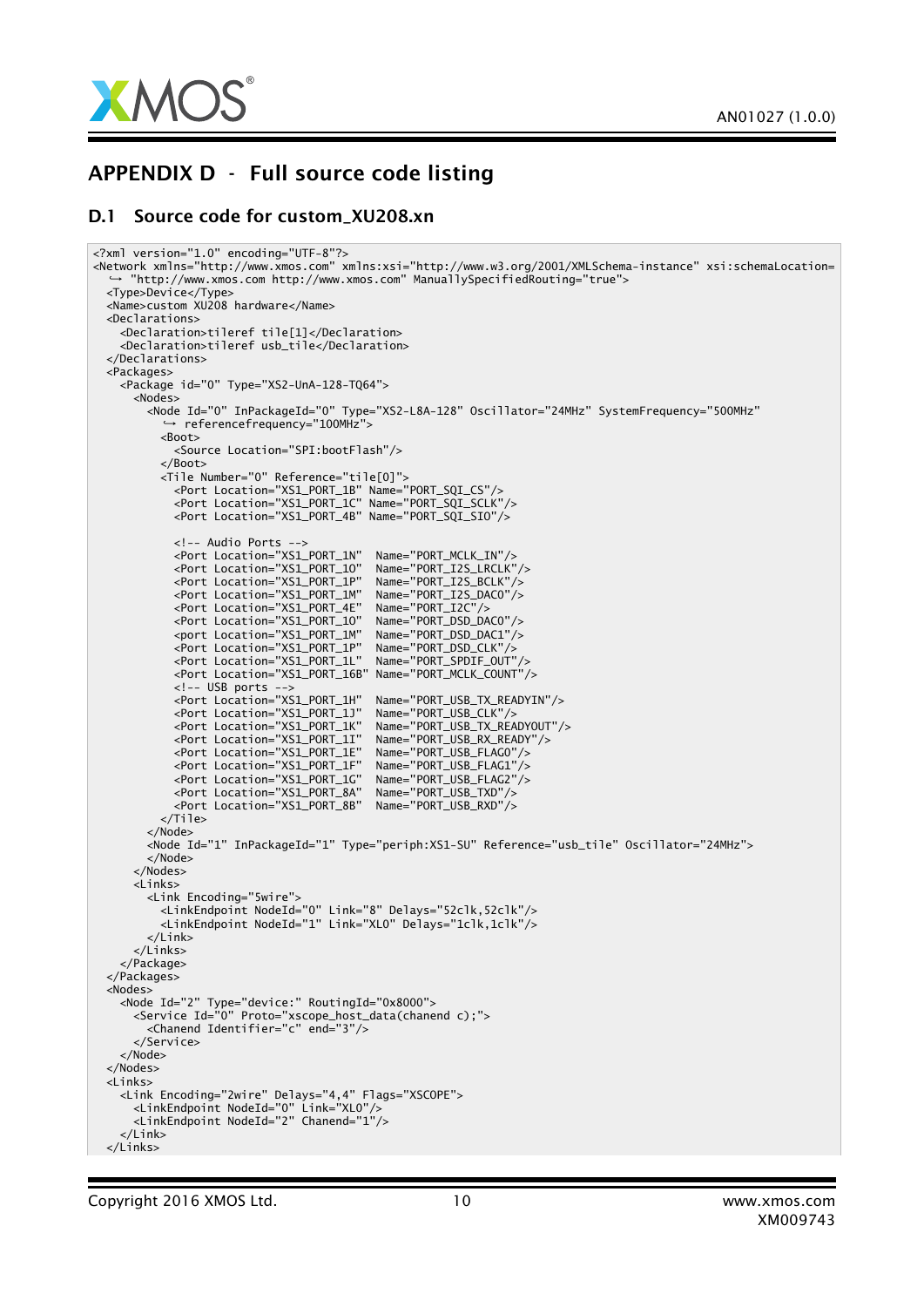

```
<ExternalDevices>
    <Device NodeId="0" Tile="0" Class="SQIFlash" Name="bootFlash" Type="S25FL116K">
      <Attribute Name="PORT_SQI_CS" Value="PORT_SQI_CS"/>
      <Attribute Name="PORT_SQI_SCLK" Value="PORT_SQI_SCLK"/>
      <Attribute Name="PORT_SQI_SIO" Value="PORT_SQI_SIO"/>
    </Device>
 </ExternalDevices>
 <JTAGChain>
   <JTAGDevice NodeId="0"/>
   <JTAGDevice NodeId="1"/>
  </JTAGChain>
</Network>
```
#### D.2 Source code for Makefile

```
# The TARGET variable determines what target system the application is
# compiled for. It either refers to an XN file in the source directories
# or a valid argument for the --target option when compiling
TARGET = custom_XU208
# The APP_NAME variable determines the name of the final .xe file. It should
# not include the .xe postfix. If left blank the name will default to
# the project name
APP_NAME = app_usb_aud_custom_XU208_HW
 The flags passed to xcc when building the application
BUILD_FLAGS = -DFLASH_MAX_UPGRADE_SIZE=64*1024 -fcomment-asm -Xmapper --map -Xmapper MAPFILE -Wall -O3 -
  ,→ report -lquadflash -fsubword-select -save-temps -g -fxscope -DXSCOPE -DSDA_HIGH=2 -DSCL_HIGH=1 -
  ,→ DXUD_SERIES_SUPPORT=4 -march=xs2a -DUSB_TILE=tile[0] -DADAT_TX_USE_SHARED_BUFF=1 -DU208_ONLY
# The USED_MODULES variable lists other module used by the application. These
# modules will extend the SOURCE_DIRS, INCLUDE_DIRS and LIB_DIRS variables.
# Modules are expected to be in the directory above the BASE_DIR directory.
USED_MODULES = module_adat_rx module_adat_tx module_dfu module_i2c_shared module_i2c_single_port
  ,→ module_spdif_rx module_spdif_tx module_usb_audio module_usb_device module_usb_midi module_usb_shared
  → module_xud
# Build config naming scheme:
# Audio Class: 1 or 2
# Input enabled: i (channelcount)<br># Output enabled: o (channelcount)
# Output enabled: o (channelcount)
# MIDI enabled: m, disabled: x<br># SPDIF out enabled: s. disabled: x
# SPDIF out enabled: s, disabled: x
# SPDIF in enabled: 5, disabled: x<br># SPDIF in enabled: s, disabled: x<br># ADAT out enabled: a, disabled: x
# ADAT out enabled: a, disabled: x
# ADAT in enabled: a, disabled: x
# DSD out enabled: d, disabled: x
# e.g. 2i10o10xsxxx: Audio class 2.0, input and output enabled (10 channels each), SPDIF output, no SPDIF
,→ input, no ADAT
# Test build configs (Note these make use of the defaults in customdefines.h)
XCC_FLAGS = $(BUILD_FLAGS) -DI2S_CHANS_DAC=2 -DI2S_CHANS_ADC=0 -DNUM_USB_CHAN_OUT=2 -DNUM_USB_CHAN_IN=0 -DMIDI
    ,→ =0 -DSPDIF_TX=1 -DSPDIF_RX=0 -DADAT_TX=0 -DADAT_RX=0 -DDSD_CHANS_DAC=2 -DMAX_FREQ=192000
ifeq ($(TEST_CONFIGS),1)
XCC_FLAGS_upgrade1 = $(BUILD_FLAGS) -DBCD_DEVICE_J=0x99 -DBCD_DEVICE_M=0x0 -DBCD_DEVICE_N=0x1
XCC_FLAGS_upgrade2 = $(BUILD_FLAGS) -DBCD_DEVICE_J=0x99 -DBCD_DEVICE_M=0x0 -DBCD_DEVICE_N=0x2
endif
MODULE_LIBRARIES = xud_x200
#=============================================================================
#=============================================================================
# The following part of the Makefile includes the common build infrastructure
# for compiling XMOS applications. You should not need to edit below here.
XMOS_MAKE_PATH ? = . ./.ifneq ($(wildcard $(XMOS_MAKE_PATH)/xcommon/module_xcommon/build/Makefile.common),)
include $(XMOS_MAKE_PATH)/xcommon/module_xcommon/build/Makefile.common
```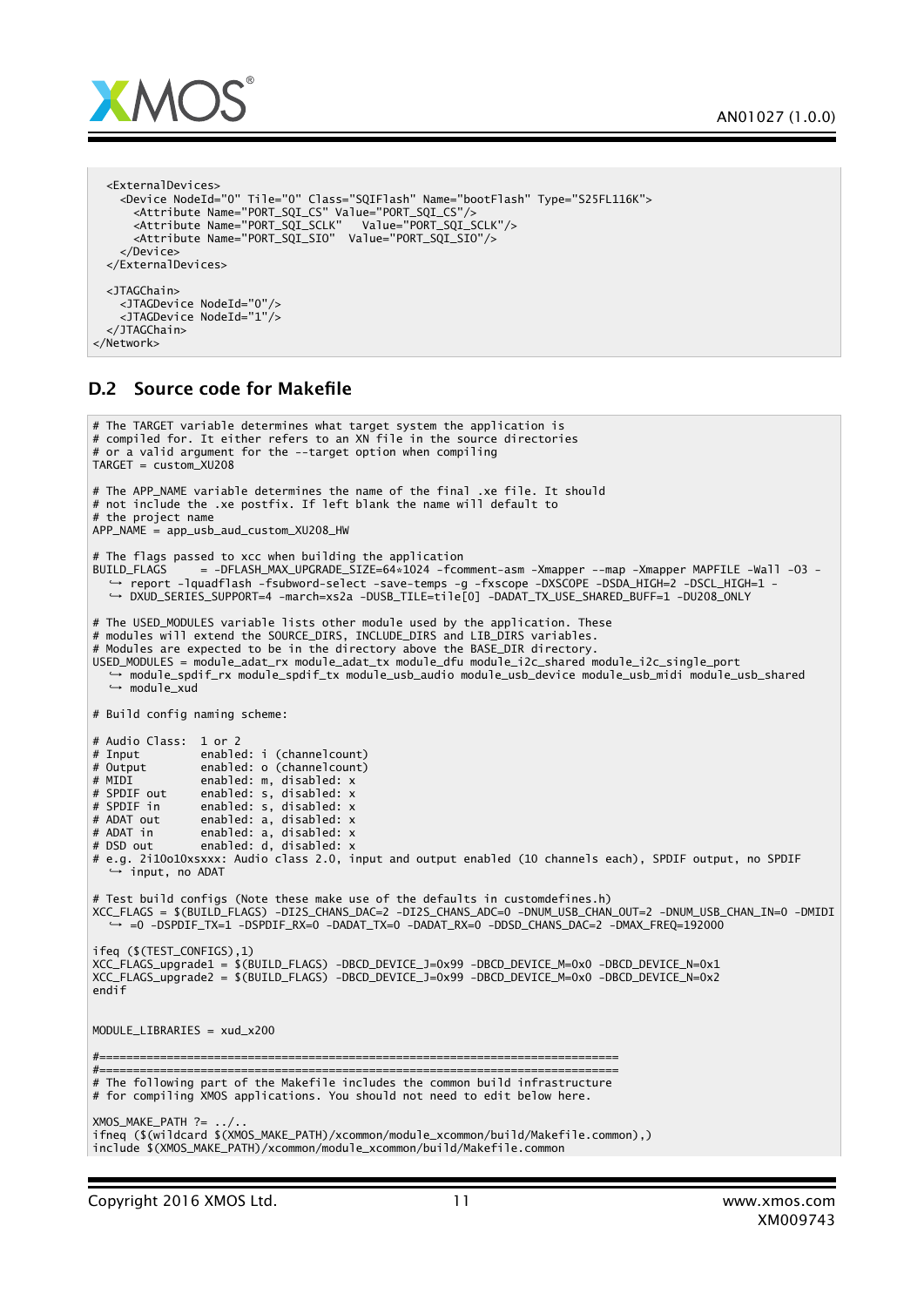

else include ../module\_xcommon/build/Makefile.common endif

#### D.3 Source code for customdefines.h

```
// Copyright (c) 2016, XMOS Ltd, All rights reserved
#ifndef _CUSTOMDEFINES_H_
#define _CUSTOMDEFINES_H_
//#include "user_main.h"
/*
 * Device configuration option defines to override default defines found devicedefines.h
 *
* Build can be customised but changing and adding defines here
 *
* Note, we check if they are already defined in Makefile
 */
/* Tile defines */
#define AUDIO_IO_TILE 0
#define XUD_TILE 0<br>#define SPDIF TX TILE 0
#define SPDIF_TX_TILE 0<br>#define MTDI TILE 0
#define MIDI_TILE 0
/* Mixer core enabled by default */
#ifndef MIXER
#define MIXER 1
#endif
/* Mixing disabled by default */
#ifndef MAX_MIX_COUNT
#define MAX_MIX_COUNT 2
#endif
/* Board is self-powered i.e. not USB bus-powered */
#define SELF_POWERED 1
/* Enable/Disable MIDI - Default is MIDI off */
#ifndef MIDI
#define MIDI 0
#endif
/* Enable/Disable SPDIF output - Default is S/PDIF on */
#ifndef SPDIF_TX
#define SPDIF_TX 1
#endif
/* Defines relating to channel count and channel arrangement (Set to 0 for disable) *///:audio_defs
/* Number of USB streaming channels - Default is 4 in 4 out */
#ifndef NUM_USB_CHAN_IN
#define NUM_USB_CHAN_IN (0) /* Device to Host */
#endif
#ifndef NUM_USB_CHAN_OUT
#define NUM_USB_CHAN_OUT (2) /* Host to Device */
#endif
/* Number of IS2 chans to DAC..*/
#ifndef I2S_CHANS_DAC
#define I2S_CHANS_DAC (2)
#endif
/* Number of I2S chans from ADC */
#ifndef I2S_CHANS_ADC
#define I2S_CHANS_ADC (0)
#endif
/* Number of DSD chans to DAC..*/
#ifndef DSD_CHANS_DAC
#define DSD_CHANS_DAC (2)
```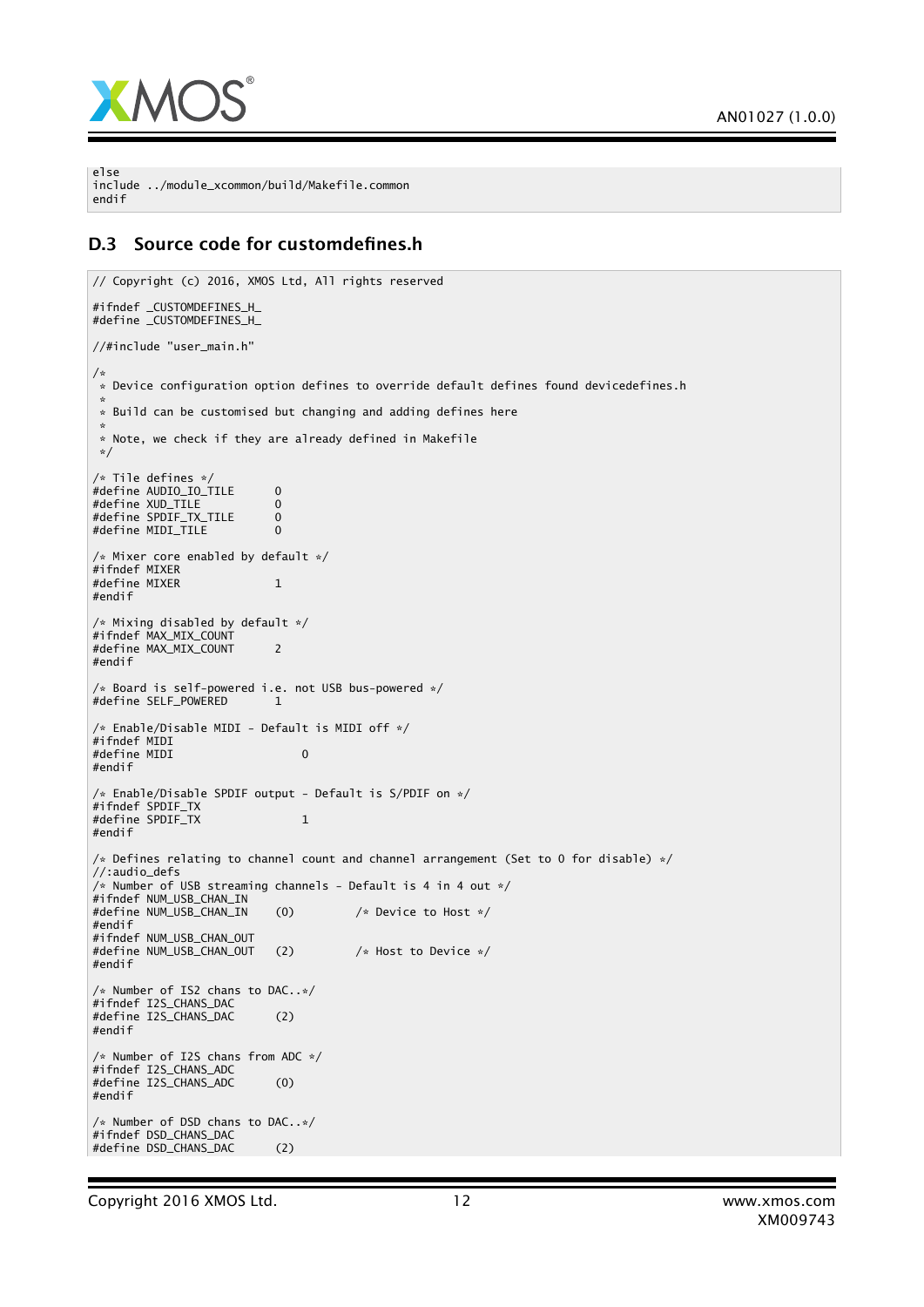

```
#endif
```

```
/* Channel index of SPDIF Rx channels (duplicated DAC channels 1/2 when index is 0) */<br>#define SPDIF_TX_INDEX (0)
#define SPDIF_TX_INDEX (0)
/* Channel index of SPDIF Rx channels */
#define SPDIF_RX_INDEX (0)
/* Channel index of ADAT Tx channels */
#if defined(SPDIF_TX) && (SPDIF_TX==1)
#define ADAT_TX_INDEX
#else
#define ADAT_TX_INDEX (I2S_CHANS_DAC)
#endif
/* Channel index of ADAT Rx channels */
#if defined(SPDIF_RX) && (SPDIF_RX==1)
#define ADAT_RX_INDEX
#else
#define ADAT_RX_INDEX (I2S_CHANS_ADC)
#endif
/* Master clock defines (in Hz) */<br>#define MCLK_441 (512*44100)
\frac{4}{3} #define MCLK_441 (512*44100) /* 44.1, 88.2 etc */<br>\frac{4}{3} +define MCLK_48 (512*48000) /* 48. 96 etc */
                                            \frac{1}{8} 48, 96 etc */
/* Maximum frequency device runs at */
#ifndef MAX_FREQ
#define MAX_FREQ (192000)
#endif
//:
/***** Defines relating to USB descriptors etc *****/
//:usb_defs<br>#define VENDOR_ID
#define VENDOR_ID (0x20B1) /* XMOS VID */
#define PID_AUDIO_2 (0x0008) /* SKC_SU1 USB Audio Reference Design PID */
#define PID_AUDIO_1 (0x0009) /* SKC_SU1 Audio Reference Design PID */
//:
/* Enable/Disable example HID code */
#ifndef HID_CONTROLS
#define HID_CONTROLS 1
#endif
#endif
```
#### D.4 Source code for audiohw.xc

```
// Copyright (c) 2016, XMOS Ltd, All rights reserved
#include <xs1.h>
#include <assert.h>
#include "devicedefines.h"
#include <platform.h>
#include "i2c_shared.h"
#include "print.h"
#include "dsd_support.h"
#define DAC_I2C_ADDR 0x48
#define ADC_I2C_ADDR 0x5A
#ifndef IAP
\frac{1}{x} if IAP not enabled, i2c ports not declared - still needs for DAC config \frac{x}{x}on tile [0] : struct r_i2c r_i2c = {XSL-PORT_4A};#else
extern struct r_i2c r_i2c;
#endif
#define DAC_REGWRITE(reg, val) {data[0] = val; i2c_shared_master_write_reg(r_i2c, DAC_I2C_ADDR, reg, data, 1)
  ,→ ;}
#define DAC_REGREAD(reg, val) {i2c_shared_master_read_reg(r_i2c, DAC_I2C_ADDR, reg, val, 1);}
#define ADC_REGWRITE(reg, val) {data[0] = val; i2c_shared_master_write_reg(r_i2c, ADC_I2C_ADDR, reg, data, 1)
,→ ;}
```